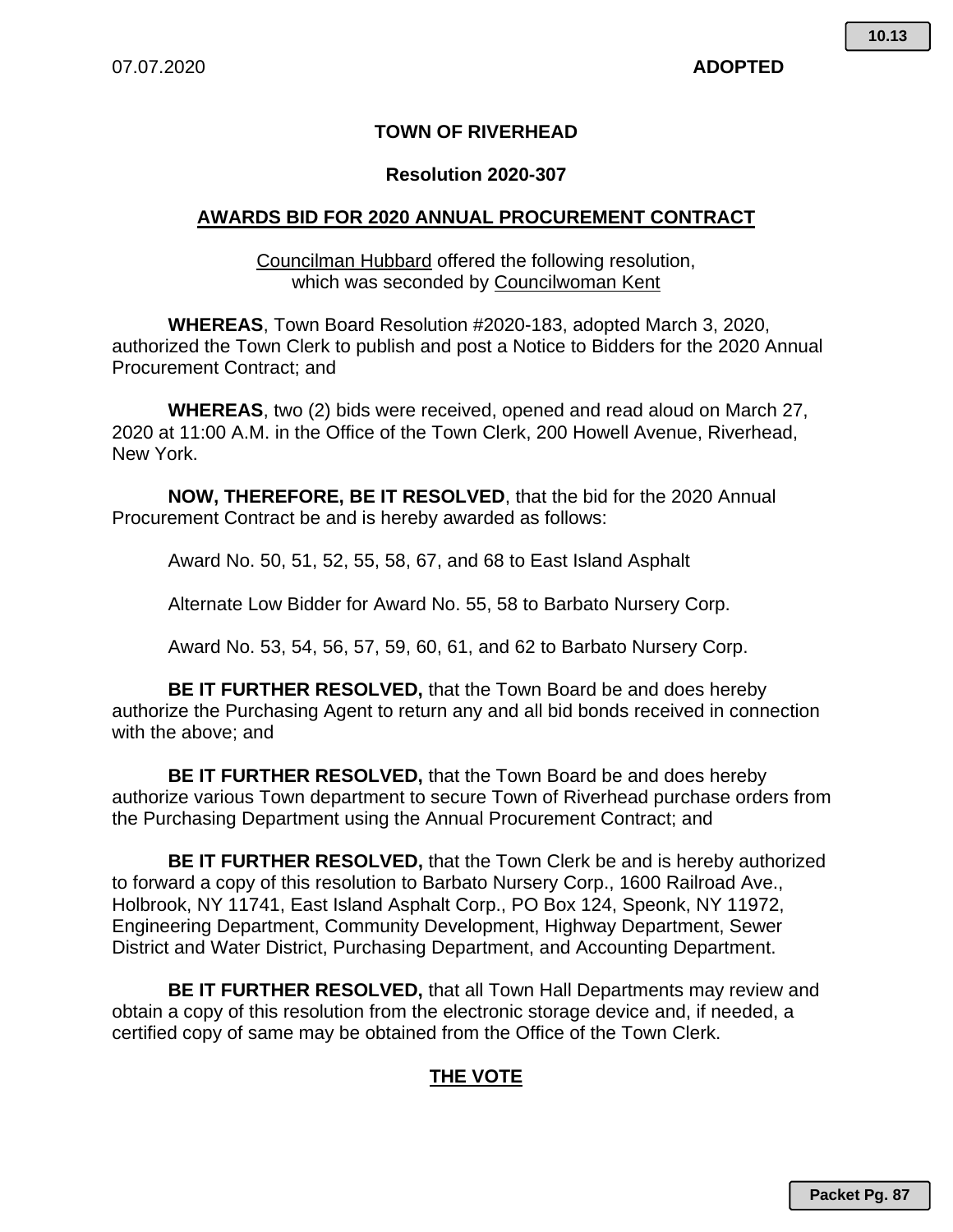| <b>RESULT:</b> | <b>ADOPTED [UNANIMOUS]</b>                    |
|----------------|-----------------------------------------------|
| <b>MOVER:</b>  | Tim Hubbard, Councilman                       |
|                | <b>SECONDER:</b> Catherine Kent, Councilwoman |
| AYES:          | Aguiar, Giglio, Hubbard, Kent, Beyrodt Jr.    |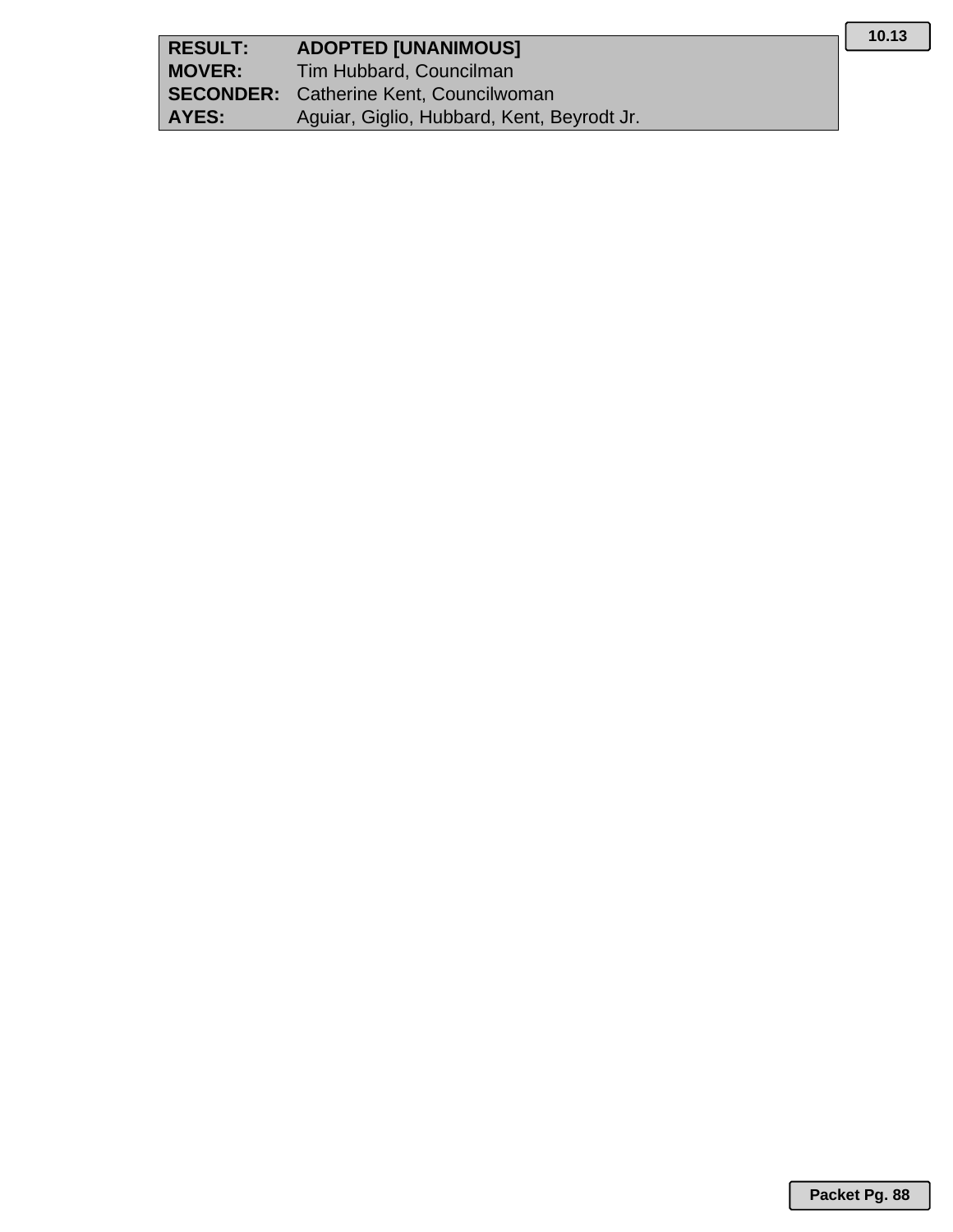# **FISCAL IMPACT STATEMENT OF PROPOSED RIVERHEAD TOWN BOARD LEGISLATION**

| А.                                                                   | Type of Legislation                                                                                                                                                                                                                                         | Resolution x<br>Local Law                                                                                                                                                                                                                          |                    |  |  |  |  |  |  |  |  |
|----------------------------------------------------------------------|-------------------------------------------------------------------------------------------------------------------------------------------------------------------------------------------------------------------------------------------------------------|----------------------------------------------------------------------------------------------------------------------------------------------------------------------------------------------------------------------------------------------------|--------------------|--|--|--|--|--|--|--|--|
| В.                                                                   |                                                                                                                                                                                                                                                             | Title of Proposed Legislation: Awards Bid for 2020 Annual Procurement Contract                                                                                                                                                                     |                    |  |  |  |  |  |  |  |  |
| С.                                                                   | Purpose of Proposed Legislation:                                                                                                                                                                                                                            |                                                                                                                                                                                                                                                    |                    |  |  |  |  |  |  |  |  |
| D.                                                                   |                                                                                                                                                                                                                                                             | Will the Proposed Legislation Have a Fiscal Impact?<br>Yes X<br>No                                                                                                                                                                                 |                    |  |  |  |  |  |  |  |  |
| Е.                                                                   |                                                                                                                                                                                                                                                             | If the answer to section D is "yes", select (a) or (b) below and initial or detail as applicable:                                                                                                                                                  |                    |  |  |  |  |  |  |  |  |
| (a)                                                                  | complete H,I and J;                                                                                                                                                                                                                                         | The fiscal impact can be absorbed by Town/department existing resources set forth in approved Town Annual Budget X<br>(example:routine and budgeted procurement of goods/services)*if selecting E(a), please initial then skip items F,G and<br>nr |                    |  |  |  |  |  |  |  |  |
| (b)                                                                  |                                                                                                                                                                                                                                                             | The description/explanation of fiscal impact is set forth as follows:                                                                                                                                                                              |                    |  |  |  |  |  |  |  |  |
| F.<br>5 Years                                                        |                                                                                                                                                                                                                                                             | If the answer to E required description/explanation of fiscal impact (E(b)), please describe total Financial Cost of Funding over                                                                                                                  |                    |  |  |  |  |  |  |  |  |
| G.<br><b>District</b>                                                | <b>Proposed Source of Funding</b><br>Appropriation Account to be Charged: various accounts in Highways, Buildings and Grounds, Engineering, Water District, Sewer<br>Grant or other Revenue Source:<br>Appropriation Transfer (list account(s) and amount): |                                                                                                                                                                                                                                                    |                    |  |  |  |  |  |  |  |  |
| H. Typed Name &<br>Title of<br>Preparer: Teresa<br><b>Baldinucci</b> |                                                                                                                                                                                                                                                             | <b>Signature of Preparer</b><br>I.<br>esa Baldinucci<br>7/7/2020<br>Teresa Baldinucci                                                                                                                                                              | J. Date<br>6/22/20 |  |  |  |  |  |  |  |  |
| Name & Title<br>William Rothaar,<br>Accounting<br>Department         | K. Accounting Staff                                                                                                                                                                                                                                         | L. Signature of Accounting Staff<br>William Rthan<br><b>William Rothaar</b>                                                                                                                                                                        | M. Date<br>7/01/20 |  |  |  |  |  |  |  |  |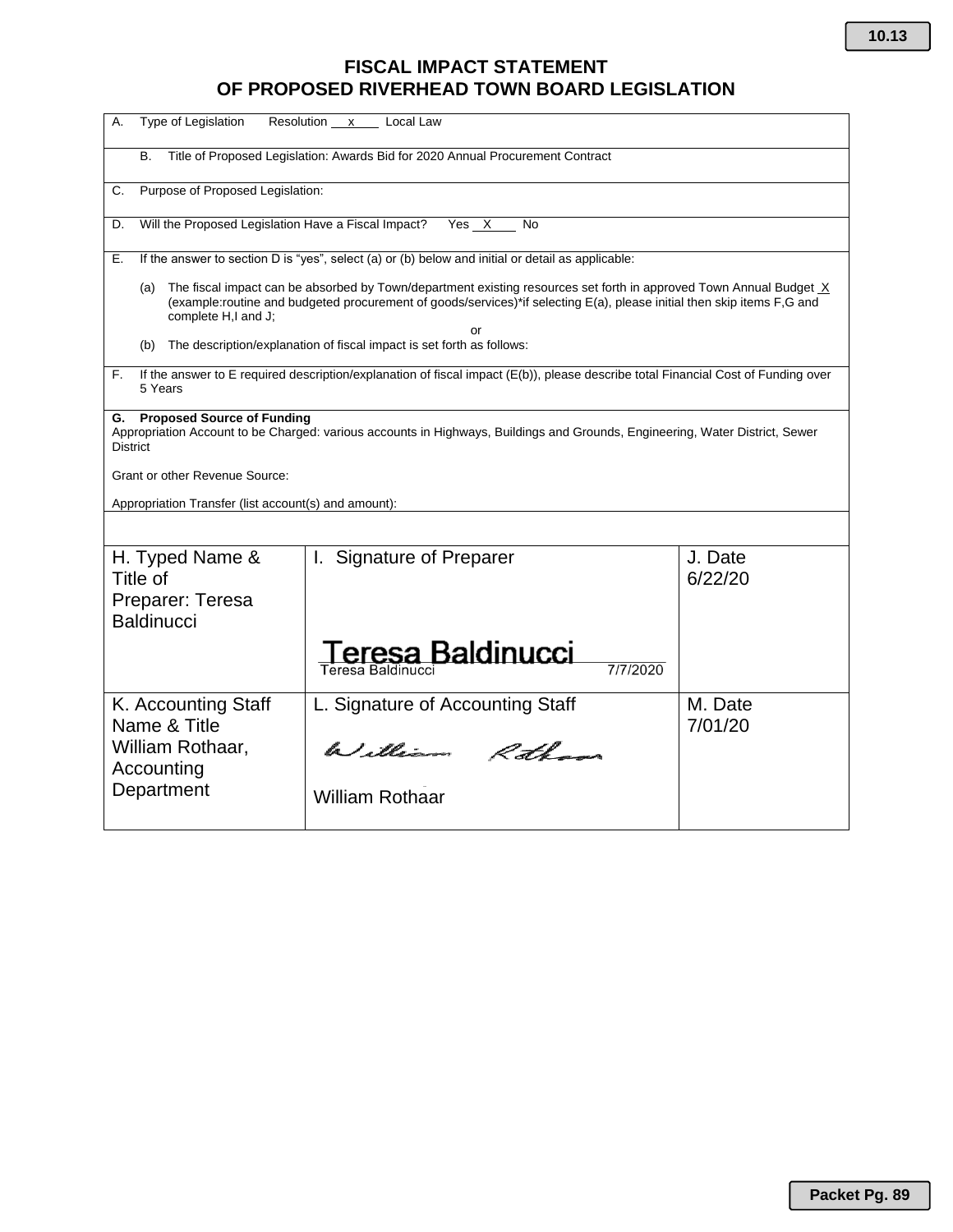Award No. 50 ‐ Asphalt Materials Loaded into Town of Riverhead Trucks

Low Bidder: East Island Asphalt

Alternate Low Bidder: None

Town of Riverhead Bid Received May 27, 2020

Annual Procurement Contract 2020

| Award<br>No. | <b>Item</b><br>No. | <b>Description</b>                                                                                 | <b>Unit</b>                       | <b>Quantity</b> | <b>Estimated</b><br><b>Quantity</b> | <b>Unit Cost</b> | <b>Total Price</b> |
|--------------|--------------------|----------------------------------------------------------------------------------------------------|-----------------------------------|-----------------|-------------------------------------|------------------|--------------------|
| 50           | 60                 | Asphalt Concrete Type 1, Base<br>Course Loaded into Town of<br><b>Riverhead Trucks</b>             | Ton                               | $0 - 500$       | 250                                 | \$<br>65.00      | \$16,250.00        |
|              | 62                 | Rut Avoidance Asphalt Concrete,<br>Type 3RA Binder Course, Loaded<br>into Town of Riverhead Trucks | Ton                               | $0 - 500$       | 250                                 | \$<br>70.00      | \$17,500.00        |
|              | 64                 | Rut Avoidance Asphalt Concrete,<br>Type 6FRA Top Course Loaded<br>into Town of Riverhead Trucks    | Ton                               | $0 - 500$       | 250                                 | \$<br>72.00      | \$18,000.00        |
|              |                    |                                                                                                    | Total Bid Comparison Award No. 50 |                 | \$51,750.00                         |                  |                    |

Attachment: 2020 Procurement Contract Award (2020-307 : Awards Bid for 2020 Annual Procurement **Attachment: 2020 Procurement Contract Award (2020-307 : Awards Bid for 2020 Annual Procurement**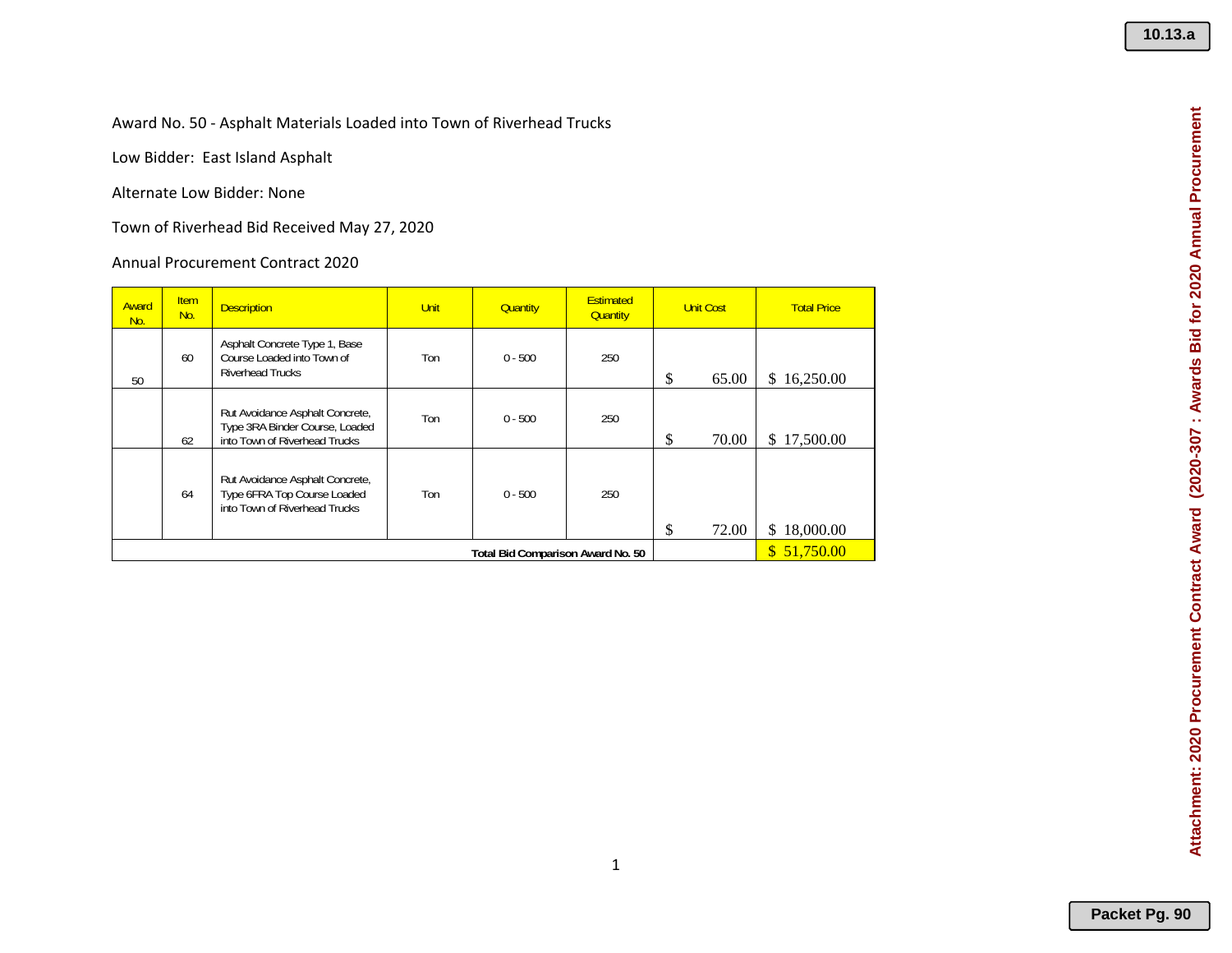#### Award No. 51 ‐ Cold Patch Loaded into Town of Riverhead Trucks

Low Bidder: East Island Asphalt

Alternate Low Bidder: None

Town of Riverhead Bid Received May 27, 2020

| Award<br>No. | <b>Item</b><br>No. | <b>Description</b>                                                      | <b>Unit</b>                              | <b>Quantity</b> | <b>Estimated</b><br><b>Quantity</b> |           | <b>Unit Cost</b> | <b>Total Price</b> |
|--------------|--------------------|-------------------------------------------------------------------------|------------------------------------------|-----------------|-------------------------------------|-----------|------------------|--------------------|
| 51           | 66                 | Cold Mix Bituminous Pavement<br>Loaded into Town of Riverhead<br>Trucks | Ton                                      | $0 - 500$       | 250                                 | Φ<br>J    | 120.00           | \$ 30,000.00       |
|              |                    |                                                                         | <b>Total Bid Comparison Award No. 51</b> |                 |                                     | 30,000.00 |                  |                    |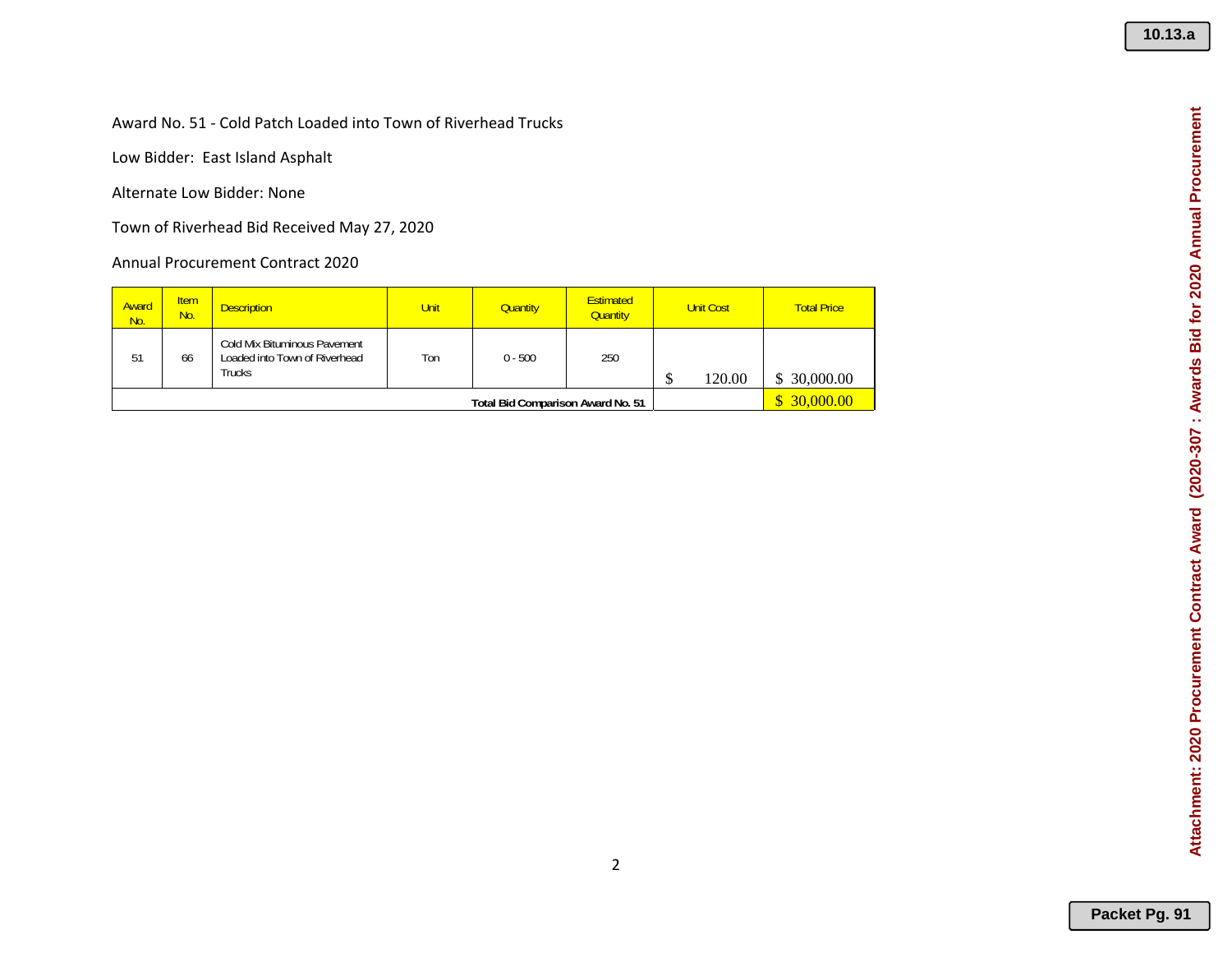Award No. 52 ‐ Sand Asphalt Base Course Loaded into Town of Riverhead Trucks

Low Bidder: East Island Asphalt

Alternate Low Bidder: None

Town of Riverhead Bid Received May 27, 2020

| Award<br>No. | <b>Item</b><br>No.                       | <b>Description</b>                                                  | <b>Unit</b> | <b>Quantity</b> | <b>Estimated</b><br><b>Quantity</b> |    | <b>Unit Cost</b> | <b>Total Price</b> |
|--------------|------------------------------------------|---------------------------------------------------------------------|-------------|-----------------|-------------------------------------|----|------------------|--------------------|
| 52           | 72                                       | Sand Asphalt Base Course<br>Loaded into Town of Riverhead<br>Trucks | Ton         | $0 - 500$       | 250                                 | кD | 62.00            | 15,500.00          |
|              | <b>Total Bid Comparison Award No. 52</b> |                                                                     |             |                 |                                     |    |                  | 15,500.00          |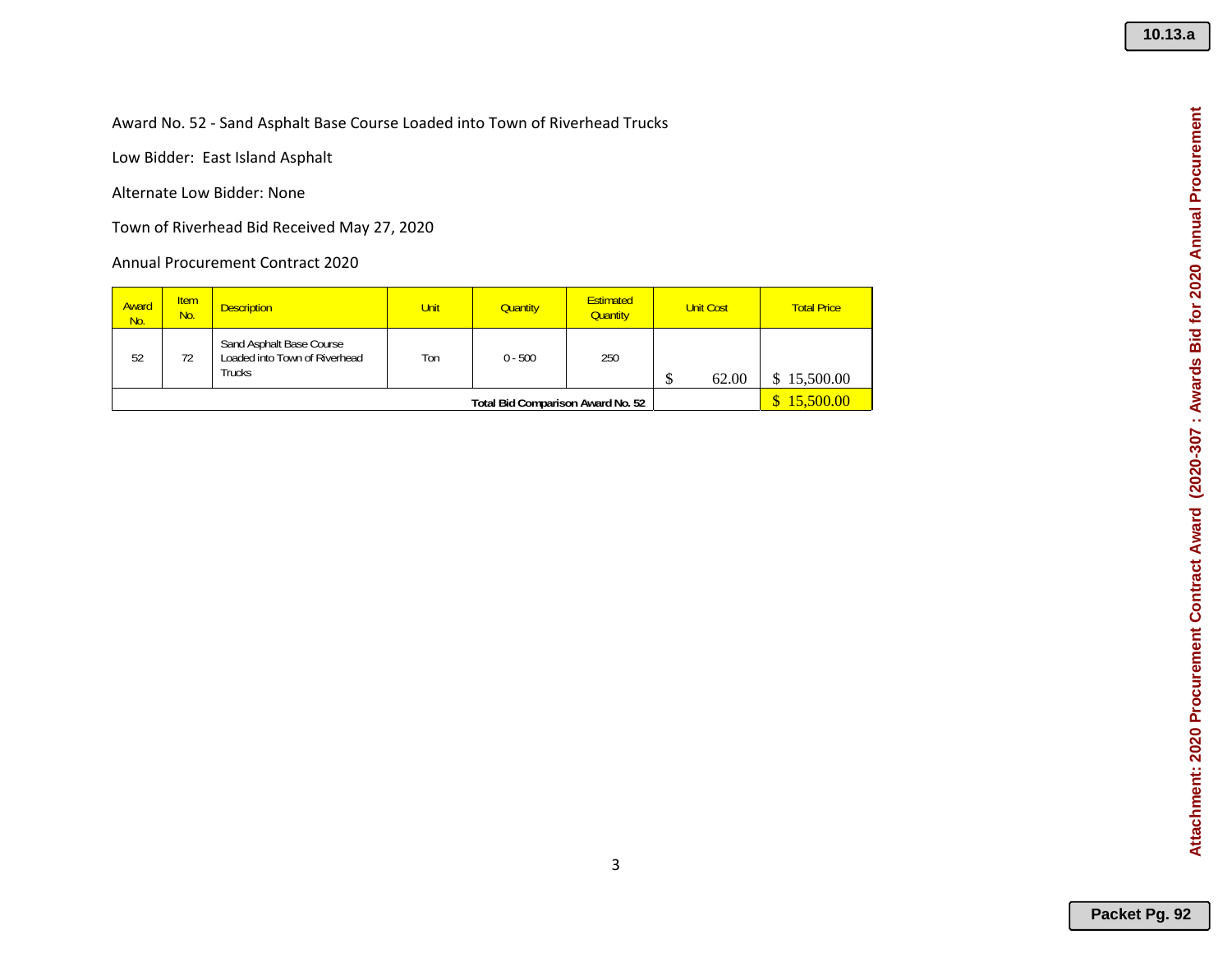#### Award No. 53 ‐ Baseball Field Soil Materials

Low Bidder: Barbato Nursery Corp

Alternate Low Bidder: None

Town of Riverhead Bid Received May 27, 2020

| Award<br>No. | <b>Item</b><br>No. | <b>Description</b>       | <b>Unit</b>     | <b>Quantity</b> | <b>Estimated</b><br><b>Quantity</b> |       | <b>Unit Cost</b> | <b>Total Price</b> |
|--------------|--------------------|--------------------------|-----------------|-----------------|-------------------------------------|-------|------------------|--------------------|
| 53           | 28                 | <b>Baseball Sand Mix</b> | СY              | $0 - 500$       | 250                                 | 48.00 |                  | 12,000.00          |
|              | 29                 | <b>Baseball Clay Mix</b> | СY              | $0 - 500$       | 250                                 |       | 65.00            | 16,250.00          |
|              | 33                 | Road Sand Mix            | CΥ              | $0 - 500$       | 250                                 |       | 48.00            | 12,000.00          |
|              |                    |                          | 40,250.00<br>S. |                 |                                     |       |                  |                    |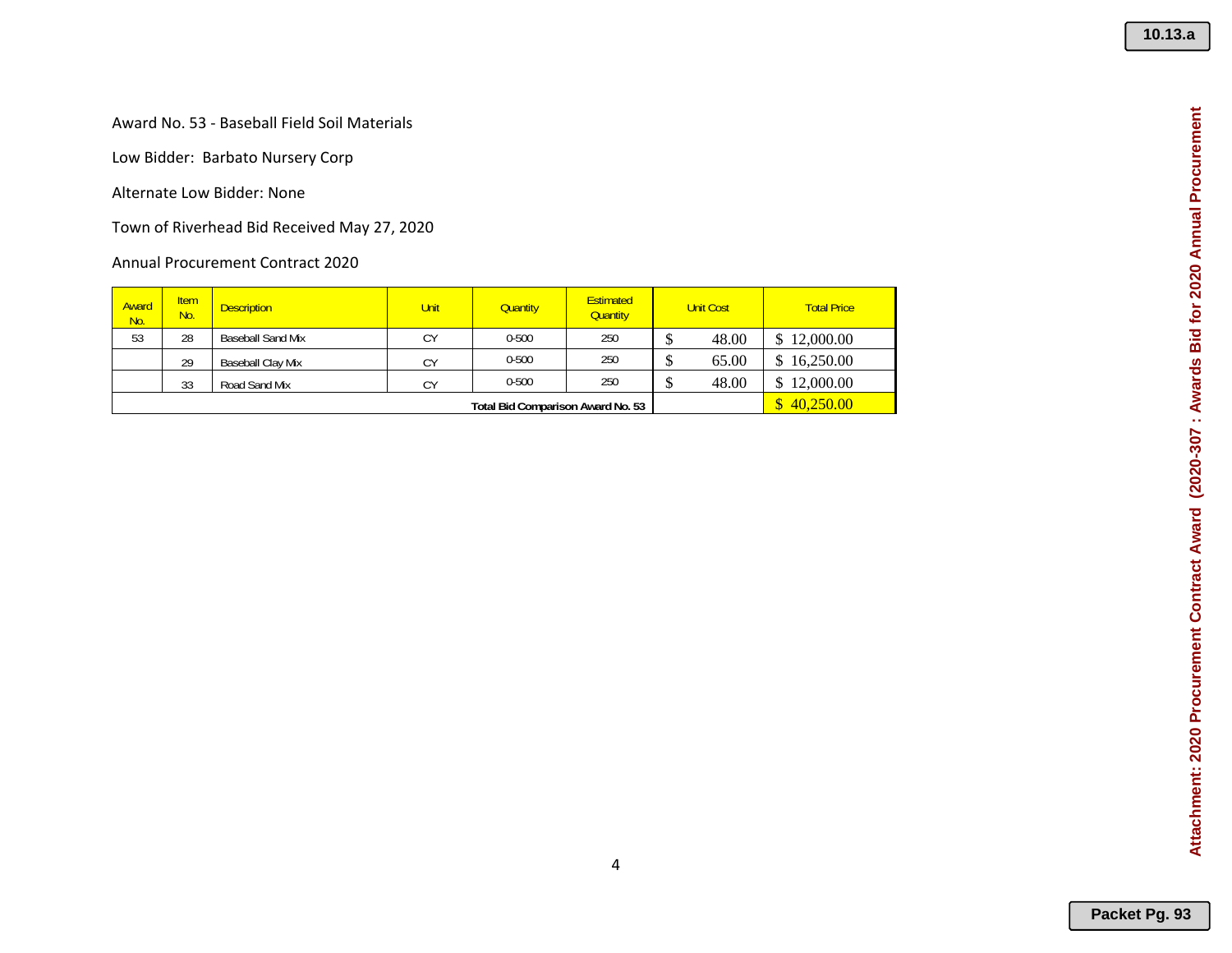Attachment: 2020 Procurement Contract Award (2020-307 : Awards Bid for 2020 Annual Procurement **Attachment: 2020 Procurement Contract Award (2020-307 : Awards Bid for 2020 Annual Procurement**

Award No. 54 ‐ Composite Soil Mix, Pea Gravel

Low Bidder: Barbato Nursery Corp

Alternate Low Bidder: None

Town of Riverhead Bid Received May 27, 2020

| Award<br>No. | <b>Item</b><br>No. | <b>Description</b> | Unit         | <b>Quantity</b> | <b>Estimated Quantity</b>         | <b>Unit Cost</b> | <b>Total Price</b> |
|--------------|--------------------|--------------------|--------------|-----------------|-----------------------------------|------------------|--------------------|
| 54           | $31-S$             | Composite Soil Mix | $\sim$<br>◡  | $0 - 1000$      | 500                               | 94.00            | \$47,000.00        |
|              | $31-G$             | Pea Gravel         | $\sim$<br>U. | $0 - 100$       | 100                               | 157.00           | 15,700.00          |
|              |                    |                    |              |                 | Total Bid Comparison Award No. 54 |                  | \$62,700.00        |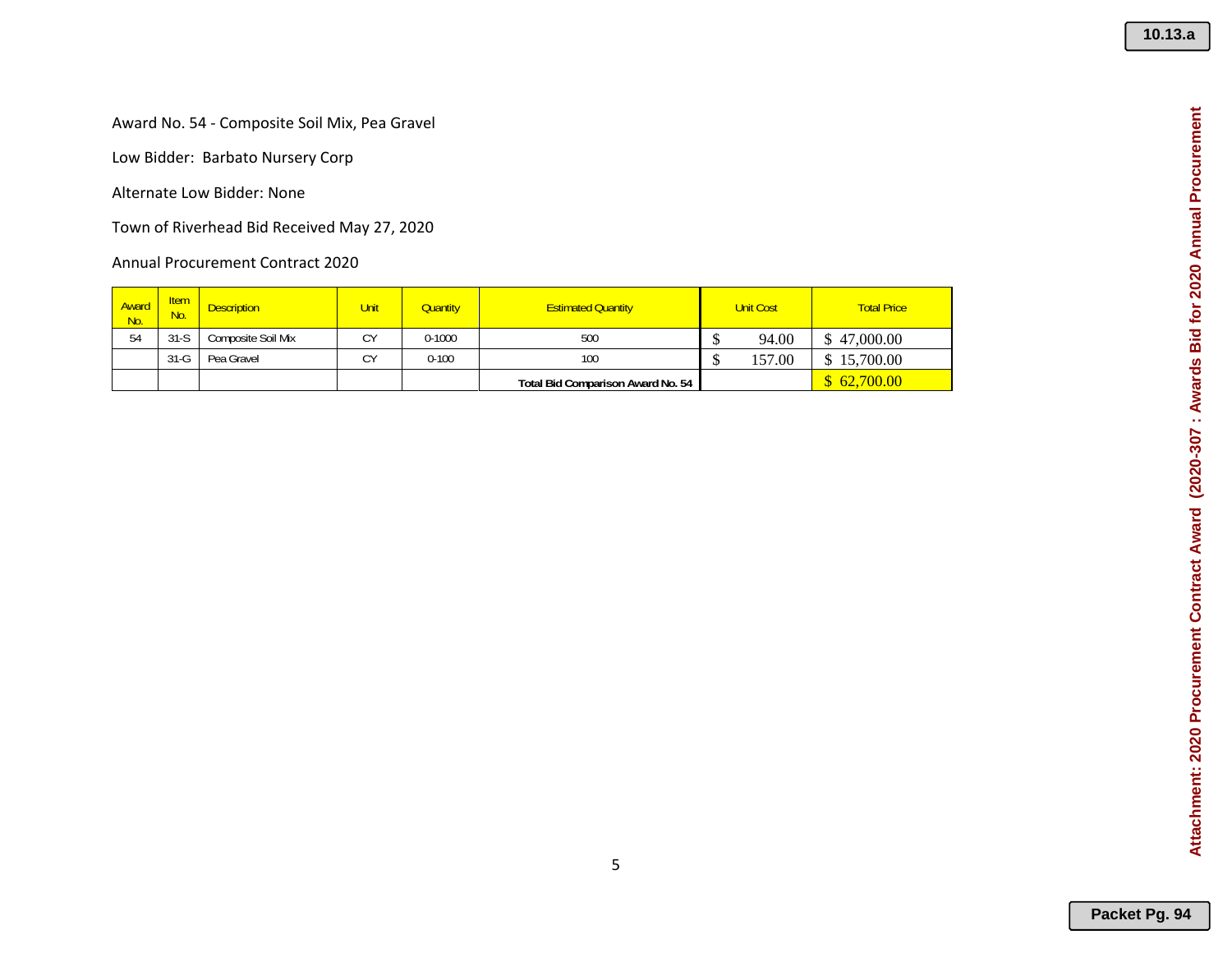Award No. 55 ‐ Recycled Concrete Aggregate

Low Bidder: East Island Asphalt

Alternate Low Bidder: Barbato Nursery Corp

Town of Riverhead Bid Received May 27, 2020

Annual Procurement Contract 2020

#### **BARBATO NURSERY CORP**

#### EAST ISLAND ASPHALT

| Award<br>No. | <b>Hem</b><br>No. | <b>Description</b>                    | <b>Unit</b> | <b>Quantity</b> | <b>Estimated Quantity</b>         |  | <b>Unit Cost</b> | <b>Total Price</b> | <b>Unit Cost</b> | <b>Total Price</b> |
|--------------|-------------------|---------------------------------------|-------------|-----------------|-----------------------------------|--|------------------|--------------------|------------------|--------------------|
| JJ           |                   | <b>Recycled Concrete</b><br>Aggregate | CY          | $0-1,000$       | 500                               |  | 23.00            | 11.500.00          | 20.00            | 10,000.00          |
|              |                   |                                       |             |                 | Total Bid Comparison Award No. 55 |  |                  | .500.00            |                  | 10,000.00          |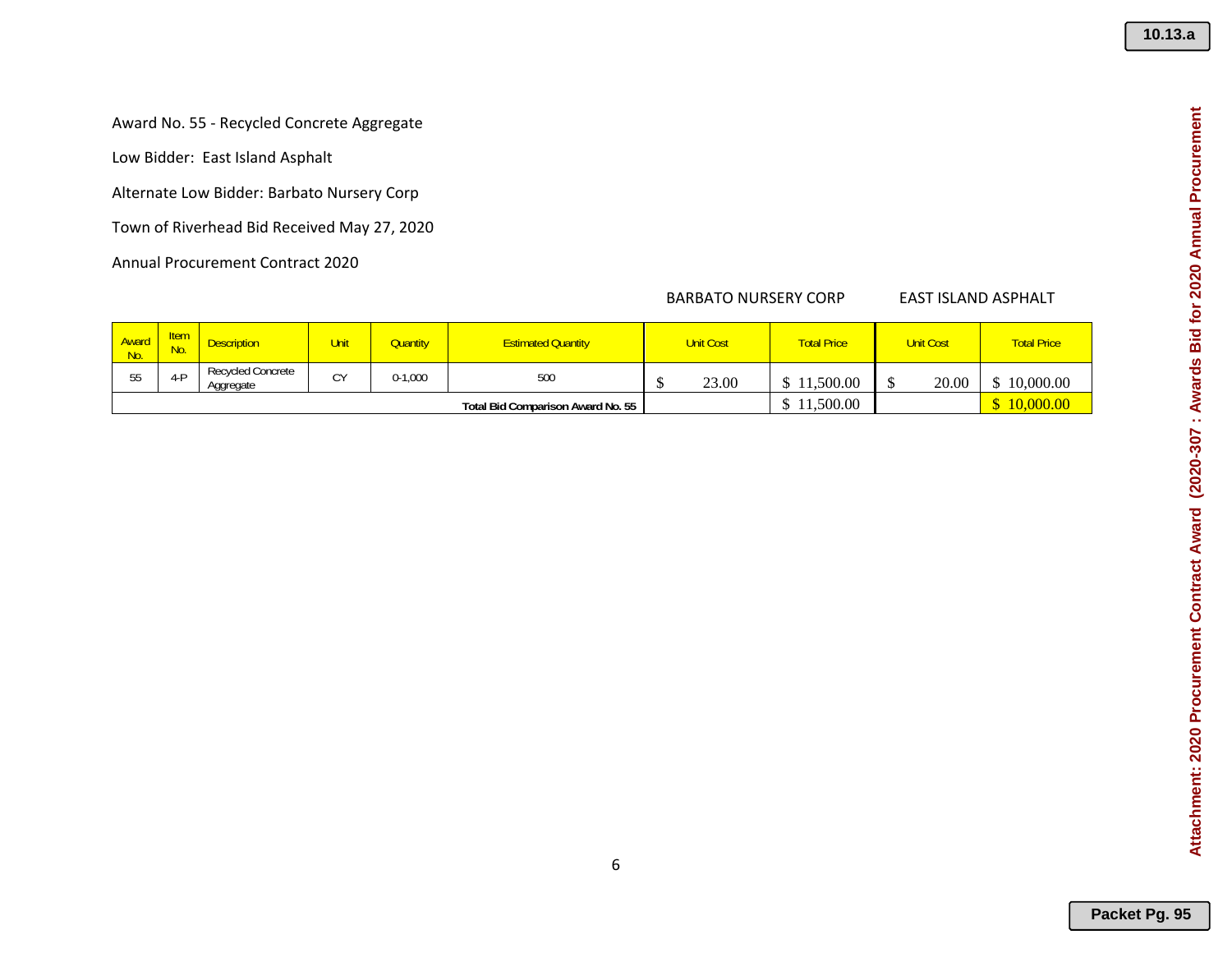Award No. 56 ‐ Certified Wood Fiber Safety Surface

Low Bidder: Barbato Nursery Corp

Alternate Low Bidder: None

Town of Riverhead Bid Received May 27, 2020

| Award<br>No. | <b>Item</b><br>No. | <b>Description</b>                     | Unit | Quantity  | <b>Estimated Quantity</b>         |    | <b>Unit Cost</b> | <b>Total Price</b> |
|--------------|--------------------|----------------------------------------|------|-----------|-----------------------------------|----|------------------|--------------------|
| 56           | 152                | Certified Wood Fiber<br>Safety Surface | ΓV   | $0 - 500$ | 250                               | τĐ | 43.85            | 10.962.50          |
|              |                    |                                        |      |           | Total Bid Comparison Award No. 56 |    |                  | 10.962.50          |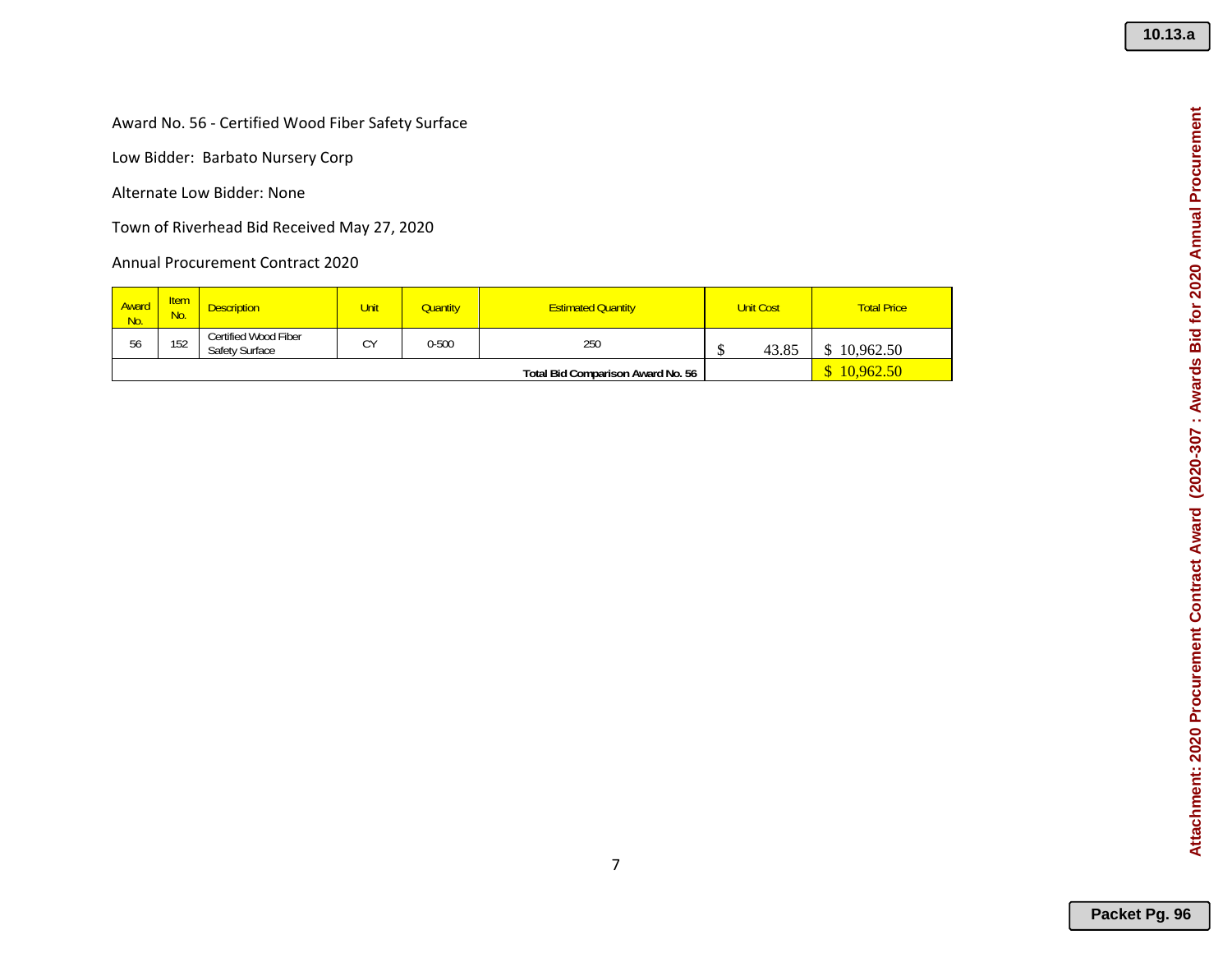#### Award No. 57 ‐ Landscaping Wood Mulch

Low Bidder: Barbato Nursery Corp

Alternate Low Bidder: None

Town of Riverhead Bid Received May 27, 2020

| Award<br>No. | <b>Item</b><br>No. | <b>Description</b>                     | <b>Unit</b> | <b>Quantity</b> | <b>Estimated Quantity</b>         | <b>Unit Cost</b> | <b>Total Price</b> |
|--------------|--------------------|----------------------------------------|-------------|-----------------|-----------------------------------|------------------|--------------------|
| 57           | $160 -$            | Landscaping Wood Mulch-<br>Low Grade   | CY          | $0 - 500$       | 250                               | 30.00<br>∩<br>۰D | 7,500.00           |
|              | $160 -$<br>Н       | Landscaping Wood Mulch<br>- High Grade | CY          | $0 - 500$       | 250                               | 35.00<br>₼<br>۰D | 8,750.00           |
|              |                    |                                        |             |                 | Total Bid Comparison Award No. 57 |                  | 16,250.00          |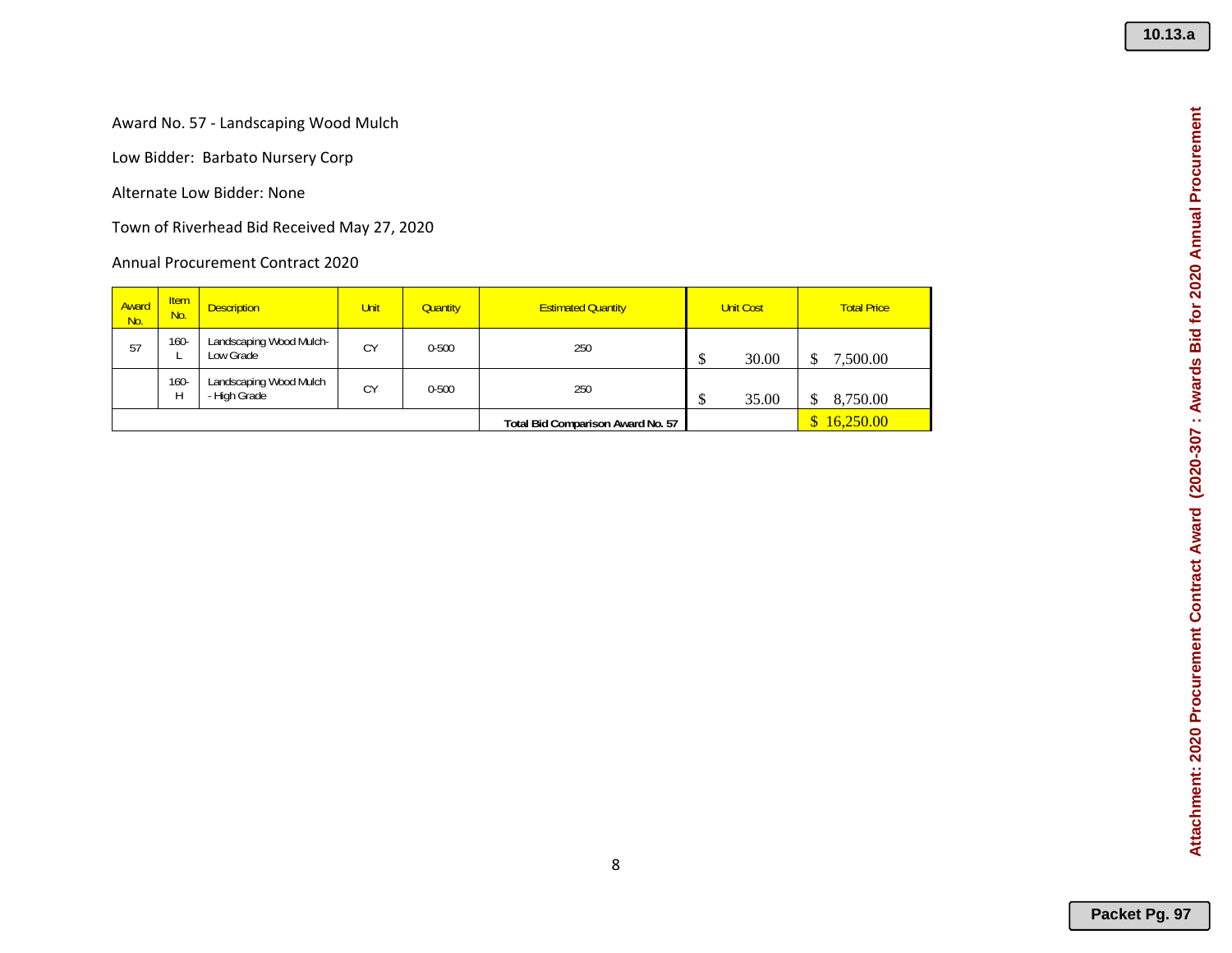Award No. 58 ‐ Blue Stone

Low Bidder: East Island Asphalt

Alternate Low Bidder: Barbato Nursery Corp

Town of Riverhead Bid Received May 27, 2020

Annual Procurement Contract 2020

### **BARBATO NURSERY CORP**

#### EAST ISLAND ASPHALT

| Award<br>No. | <b>Item</b><br>No.     | <b>Description</b>           | Unit      | <b>Quantity</b> | <b>Estimated Quantity</b>         | <b>Unit Cost</b> |       | <b>Total Price</b> | <b>Unit Cost</b> |       | <b>Total Price</b> |
|--------------|------------------------|------------------------------|-----------|-----------------|-----------------------------------|------------------|-------|--------------------|------------------|-------|--------------------|
| 58           | $170-$<br>3/8"         | Blue Stone - 3/8"            | <b>CY</b> | $0 - 500$       | 250                               |                  | 74.00 | \$18,500.00        |                  | 60.00 | \$15,000.00        |
|              | $170 -$<br>3/4'        | Blue Stone - 3/4"            | CY        | $0 - 500$       | 250                               |                  | 74.00 | \$18,500.00        |                  | 60.00 | \$15,000.00        |
|              | $170-$<br>$\sim$<br>ĸ. | <b>Blue Stone Screenings</b> | <b>CY</b> | $0 - 500$       | 250                               |                  | 74.00 | \$18,500.00        |                  | 60.00 | \$15,000.00        |
|              |                        |                              |           |                 | Total Bid Comparison Award No. 58 |                  |       | 55,500.00          |                  |       | \$45,000.00        |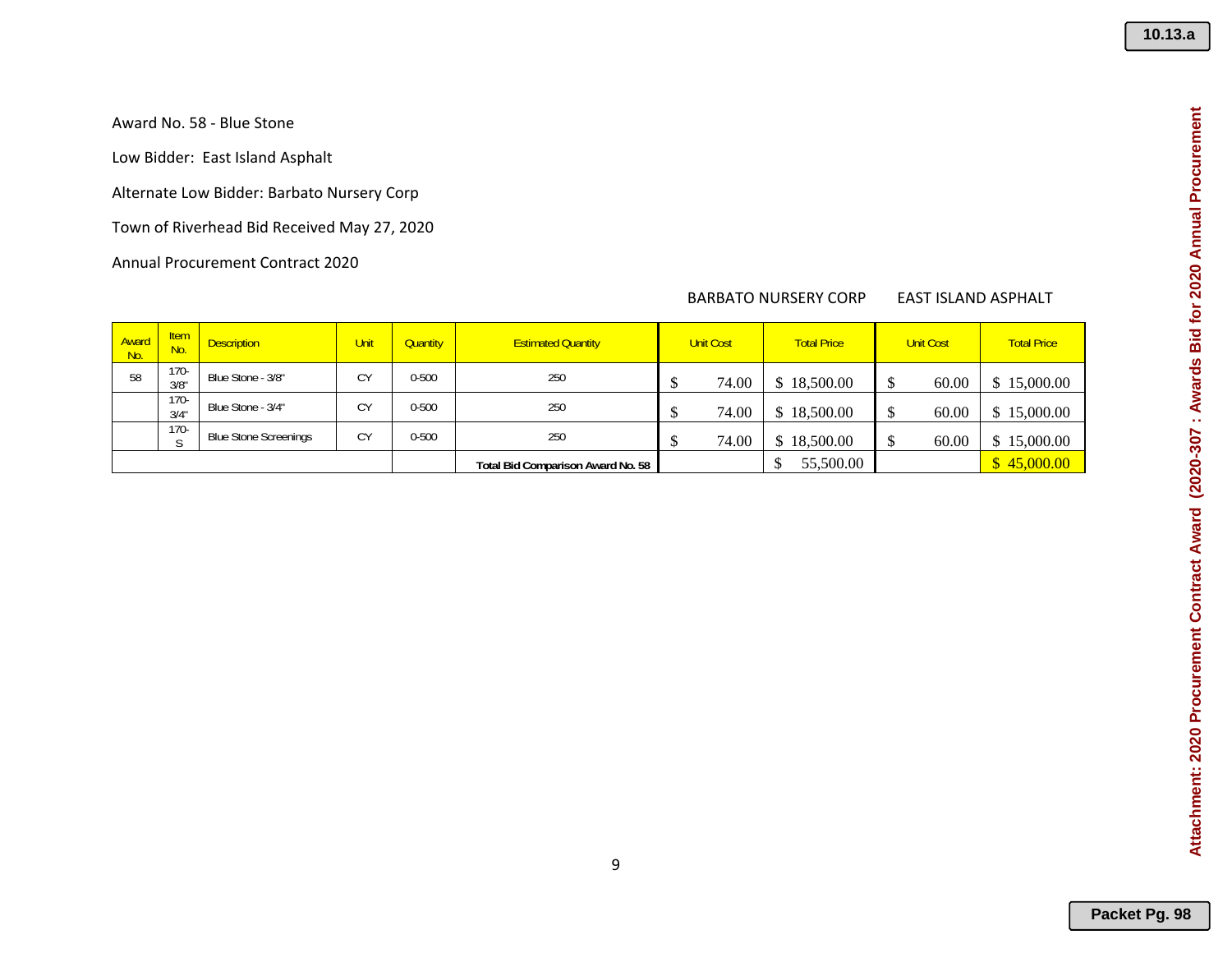Award No. 59 ‐ Trap Rock

Low Bidder: Barbato Nursery Corp

Alternate Low Bidder: None

Town of Riverhead Bid Received May 27, 2020

| Award<br>No. | ltem<br>No. | <b>Description</b> | Unit | Quantity  | <b>Estimated Quantity</b>         |                    | <b>Unit Cost</b> | <b>Total Price</b>       |
|--------------|-------------|--------------------|------|-----------|-----------------------------------|--------------------|------------------|--------------------------|
| 59           | 172         | Trap Rock          | CY   | $0 - 500$ | 250                               | $\triangle$<br>-12 | 94.00            | 23,500.00<br>$\triangle$ |
|              |             |                    |      |           | Total Bid Comparison Award No. 59 |                    |                  | 23,500.00                |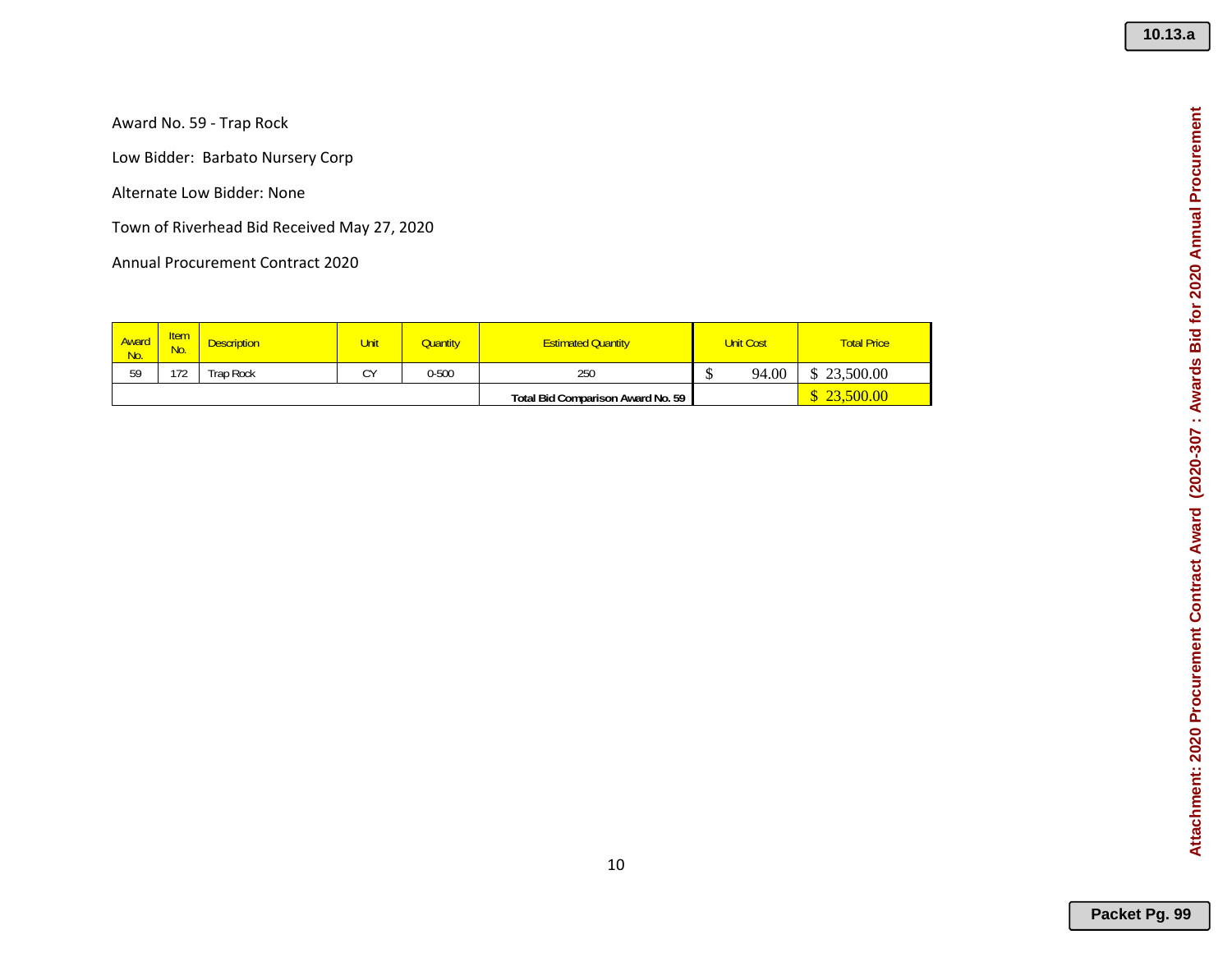Award No. 60 ‐ Ready‐Mix Concrete ‐ Low Quantity

Low Bidder: Barbato Nursery Corp

Alternate Low Bidder: None

Town of Riverhead Bid Received May 27, 2020

| <b>Award</b><br>No. | <b>Item</b><br>No. | <b>Description</b> | Unit    | <b>Quantity</b> | <b>Estimated Quantity</b>         | <b>Unit Cost</b> |        | <b>Total Price</b> |
|---------------------|--------------------|--------------------|---------|-----------------|-----------------------------------|------------------|--------|--------------------|
| 60                  | 14                 | Ready-Mix Concrete | ΓV<br>◡ | 0-5 CY          |                                   |                  | 286.00 | 572.00             |
|                     |                    |                    |         |                 | Total Bid Comparison Award No. 60 |                  |        | 572.00             |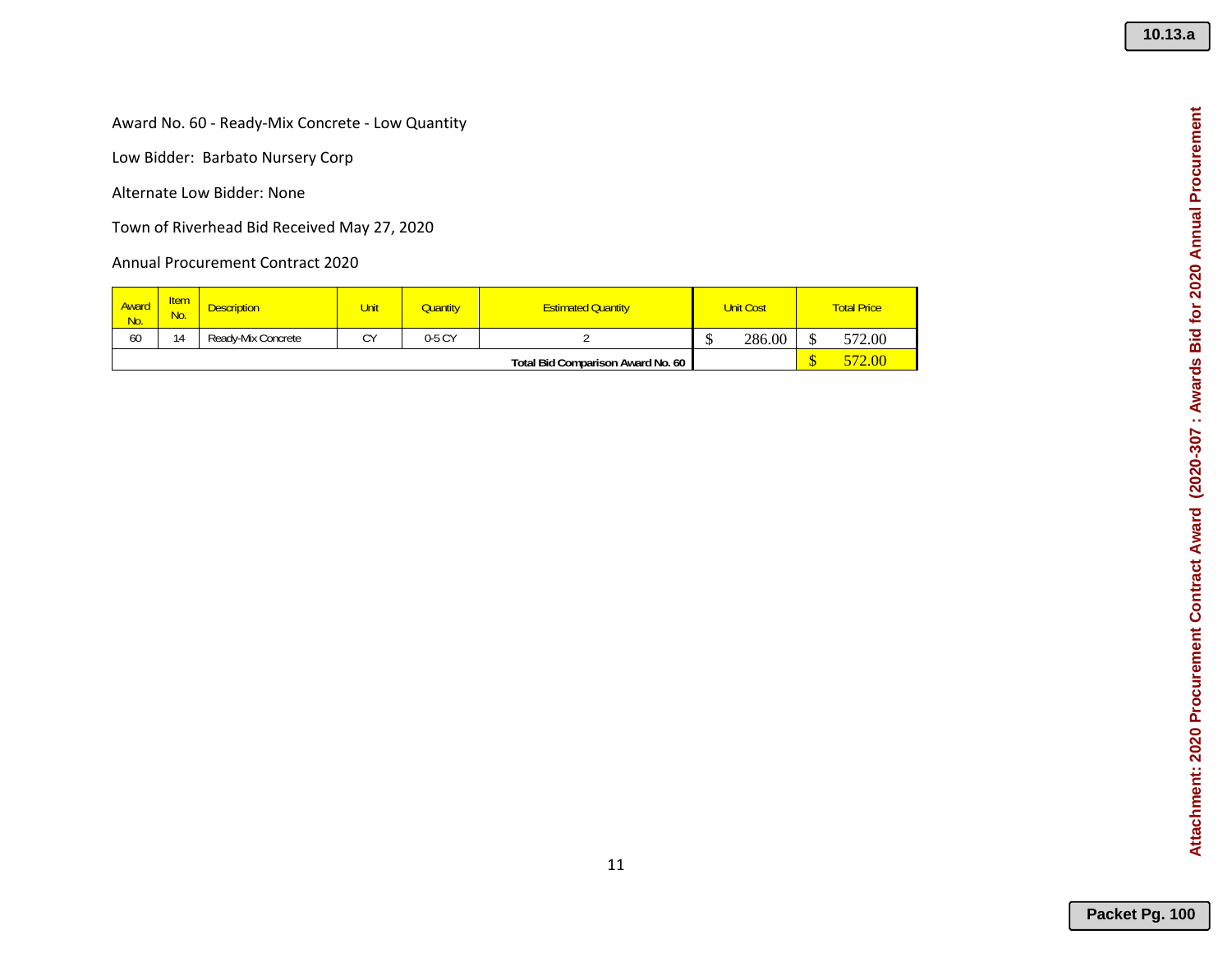Award No. 61 ‐ Ready‐Mix Concrete ‐ Mid Quantity

Low Bidder: Barbato Nursery Corp

Alternate Low Bidder: None

Town of Riverhead Bid Received May 27, 2020

| Award<br>No. | <b>Item</b><br><u>No.</u>         | <b>Description</b> | Unit | Quantity | <b>Estimated Quantity</b> | <b>Unit Cost</b> |        |  | <b>Total Price</b> |
|--------------|-----------------------------------|--------------------|------|----------|---------------------------|------------------|--------|--|--------------------|
| 61           | 14                                | Ready Mix Concrete | CY   | 6-10 CY  |                           |                  | 180.00 |  | .440.00            |
|              | Total Bid Comparison Award No. 61 |                    |      |          |                           |                  |        |  | .440.00            |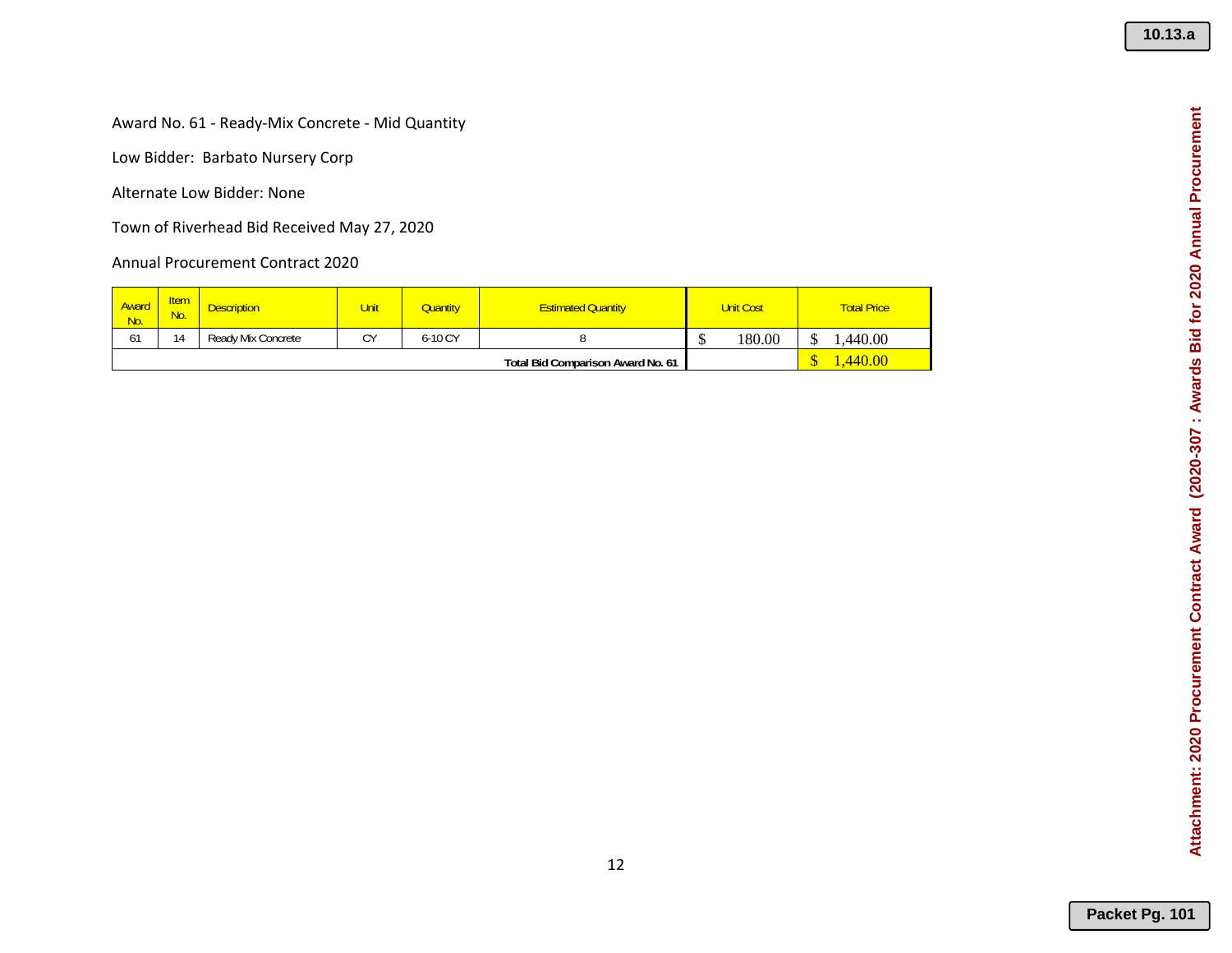Award No. 62 ‐ Ready‐Mix Concrete ‐ High Quantity

Low Bidder: Barbato Nursery Corp

Alternate Low Bidder: None

Town of Riverhead Bid Received May 27, 2020

| <u>Award</u><br>No. | <b>Item</b><br><u>No.</u> | <b>Description</b> | Unit | Quantity | <b>Estimated Quantity</b>         | <b>Unit Cost</b> |        | <b>Total Price</b> |
|---------------------|---------------------------|--------------------|------|----------|-----------------------------------|------------------|--------|--------------------|
| 62                  | 14                        | Ready Mix Concrete | CY   | 11-15 CY |                                   | ۰D               | 180.00 | 2.160.00           |
|                     |                           |                    |      |          | Total Bid Comparison Award No. 62 |                  |        | 60.00              |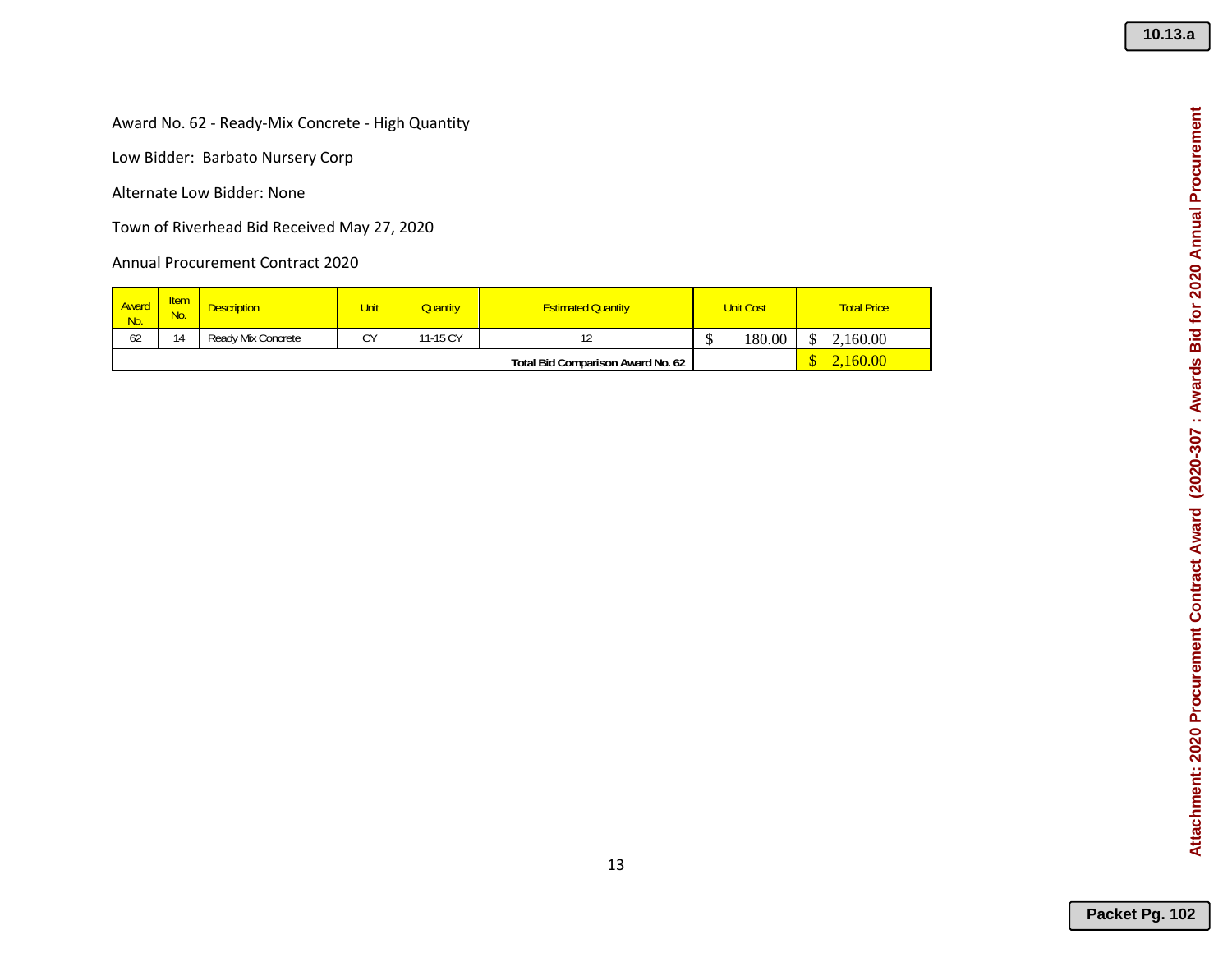#### Award No. 67 ‐ Asphalt Pavement Crack and Joint Sealant ‐ Mid Quantity

Low Bidder: East Island Asphalt

Alternate Low Bidder: None

Town of Riverhead Bid Received May 27, 2020

| Award<br>No.                      | <b>Item</b><br>No. | <b>Description</b>                          | <b>Unit</b> | <b>Quantity</b> | <b>Estimated</b><br><b>Quantity</b> | <b>Unit Cost</b> |      |  | <b>Total Price</b> |
|-----------------------------------|--------------------|---------------------------------------------|-------------|-----------------|-------------------------------------|------------------|------|--|--------------------|
| 67                                | 44                 | Asphalt Pavement Crack and Joint<br>Sealant | Lbs         | $0 - 1000$      | 700                                 | τD               | 2.50 |  | .750.00            |
| Total Bid Comparison Award No. 67 |                    |                                             |             |                 |                                     |                  |      |  | \$1,750.00         |